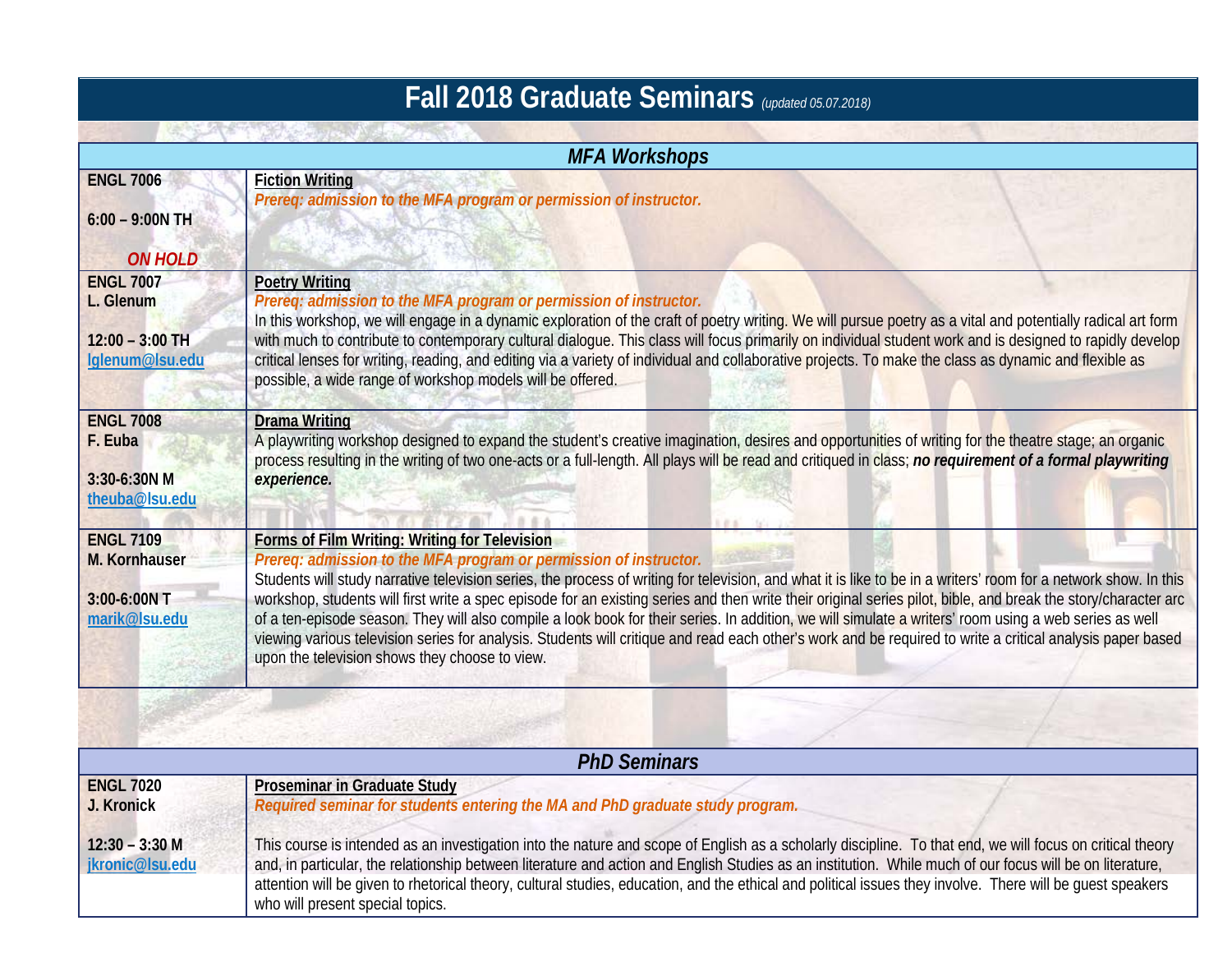## **Fall 2018 Graduate Seminars** *(updated 05.07.2018)*

| <b>ENGL 7050</b><br>K. Cope<br>3:00-6:00 TH<br>encope@lsu.edu     | Restoration and 18th Century Literature: The Elsewhere Era - The Distant Eighteenth Century<br>Popular stereotypes associate the later seventeenth and eighteenth centuries with tight and proximate spaces: with drawing rooms, salons, urban<br>boulevards, and royal bedchambers. A review of the literary, philosophical, and cultural output of this alleged age of interiority suggests otherwise.<br>Works everywhere emphasize that which is elsewhere: what is remote, distant, inaccessible, and beyond detection. Whether in novels, descriptive<br>poems, scientific exploration, philosophical speculation, prospect painting, or travel writing, most everything that is important is happening in some<br>other place. The baroque and neoclassical preoccupation with distance takes myriad forms. Astronomers, opticians, versifiers, and engravers<br>collaborate on lavish renderings of the heavenly vaults; swimmers, scribblers, and first-generation oceanographers render sea floors that they have<br>never visited; travelers—including many still-unsung female adventurers—set up satellite salons in venues ranging from Chile to Mumbai; reports of<br>hermits come from parts unknown; watercolorists daub horizons anchored in infinity; empiricist philosophers veer from tangible experience to explain<br>vast empty space; geologists explain what occurs in volcanic abysses; optimists wonder about life not only on Jupiter and Mars, but on countless<br>undetected planets; safe in their armchairs, novelists jot down all the details of castaway life. This seminar will address many if not quite all aspects of<br>the long-eighteenth-century "elsewhere obsession." It will include study of both long-lauded classics and recently recovered writers, artists, and<br>"virtuosi." |
|-------------------------------------------------------------------|------------------------------------------------------------------------------------------------------------------------------------------------------------------------------------------------------------------------------------------------------------------------------------------------------------------------------------------------------------------------------------------------------------------------------------------------------------------------------------------------------------------------------------------------------------------------------------------------------------------------------------------------------------------------------------------------------------------------------------------------------------------------------------------------------------------------------------------------------------------------------------------------------------------------------------------------------------------------------------------------------------------------------------------------------------------------------------------------------------------------------------------------------------------------------------------------------------------------------------------------------------------------------------------------------------------------------------------------------------------------------------------------------------------------------------------------------------------------------------------------------------------------------------------------------------------------------------------------------------------------------------------------------------------------------------------------------------------------------------------------------------------------------------------------------------------------------------|
| <b>ENGL 7221</b><br>C. Freedman<br>12:30-3:30 W<br>cfreed@lsu.edu | Topics in Critical Theory and Cultural Studies: Marx and 21st-Century Marxist Critical Theory-An Advanced Introduction to Historical<br><b>Materialism</b><br>This course offers a basic but substantial introduction to Marxist theory. About a quarter of our time will be devoted to the foundational writings of<br>Marx and Engels, with an emphasis on extensive excerpts from the central text of all Marxism, Volume One of CAPITAL. During the remainder of the<br>semester, we will read, study, and discuss later work in Marxist cultural and political theory, concentrating on texts by the most recent figures: senior<br>scholars like Alain Badiou, Fredric Jameson, and Slavoj Zizek, but also younger Marxists like Mark Fisher, Nina Power, and Jodi Dean. A few of the<br>numerous general and particular topics we will have occasion to discuss are the political structure of ethical philosophy; totalitarian aspects of the<br>liberal capitalist regime; the responses of the US left to the 9/11 attacks; capitalism and mental illness; how the military might provide prefigurations of<br>the communist utopia; and the relation of Marxism to feminism. Margaret Thatcher famously proclaimed that there is no alternative to capitalism; in this<br>seminar, we will subject this assertion to some rigorous questioning.                                                                                                                                                                                                                                                                                                                                                                                                                                                                         |
| <b>ENGL 7423</b><br>C. Ware<br>3:00-6:00 TH<br>cware@Isu.edu      | <b>Topics in Folklore: Folklore Performances and Meanings</b><br>This course offers an overview of contemporary folklore and its study, with a primary focus on American folklore. We will explore various folklore<br>performances (verbal, material, and customary) and contexts as ways of creating and communicating meaning. Among the topics we will discuss are<br>rumor and contemporary legend (including recent political rumors) as negotiation of belief; public performances such as Mardi Gras celebrations;<br>traditional healing systems; personal experience narratives; and the connections of folklore to specific places and groups.                                                                                                                                                                                                                                                                                                                                                                                                                                                                                                                                                                                                                                                                                                                                                                                                                                                                                                                                                                                                                                                                                                                                                                          |
| <b>ENGL 7915</b><br>J. Butts                                      | <b>Teaching College Composition</b><br>Prereq: Students must be graduate teaching assistants in the English Department.                                                                                                                                                                                                                                                                                                                                                                                                                                                                                                                                                                                                                                                                                                                                                                                                                                                                                                                                                                                                                                                                                                                                                                                                                                                                                                                                                                                                                                                                                                                                                                                                                                                                                                            |
| Sec. 1 10:30-12:00 TTH<br>Sec. 2 9:00-10:30 TTH<br>jbutts@lsu.edu | Course is designed for graduate students teaching in the First-Year Writing program. Theoretical and pedagogical issues in the teaching of college<br>writing.                                                                                                                                                                                                                                                                                                                                                                                                                                                                                                                                                                                                                                                                                                                                                                                                                                                                                                                                                                                                                                                                                                                                                                                                                                                                                                                                                                                                                                                                                                                                                                                                                                                                     |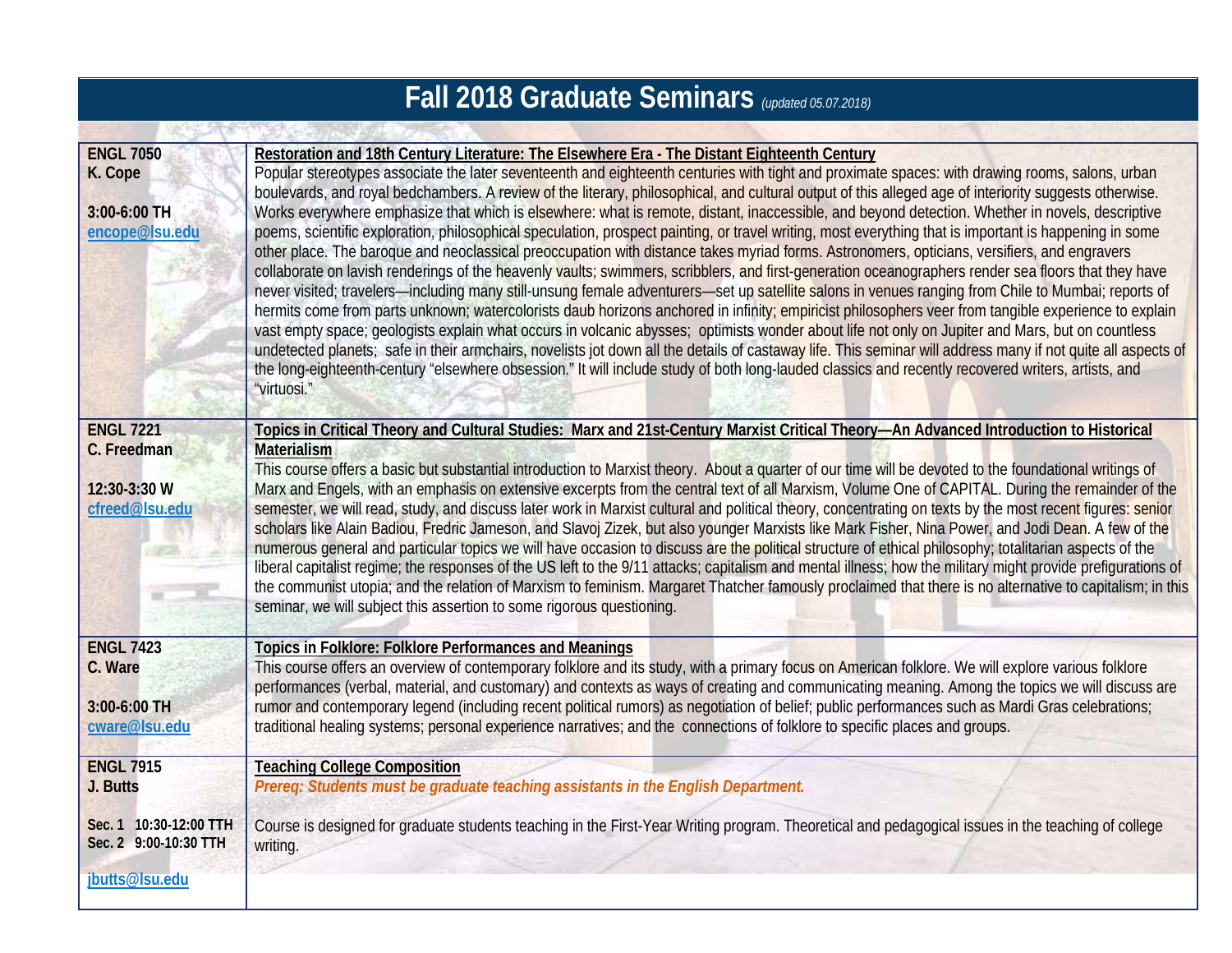## **Fall 2018 Graduate Seminars** *(updated 05.07.2018)*

| <b>ENGL 7920</b> | <b>English Seminar: Dissertation Workshop</b>                                                                                                                                                                                              |
|------------------|--------------------------------------------------------------------------------------------------------------------------------------------------------------------------------------------------------------------------------------------|
| C. Rovee         |                                                                                                                                                                                                                                            |
|                  | <b>CANCELLED</b>                                                                                                                                                                                                                           |
| $3:00 - 6:00$ T  |                                                                                                                                                                                                                                            |
| crovee@Isu.edu   |                                                                                                                                                                                                                                            |
|                  |                                                                                                                                                                                                                                            |
|                  |                                                                                                                                                                                                                                            |
| <b>ENGL 7942</b> |                                                                                                                                                                                                                                            |
|                  | Topics in Renaissance Literature: Gender, Sexuality, and Power in Renaissance Drama<br>By attending to the intersection of gender, sexuality, and power, this graduate course introduces students to the dramatic works of Shakespeare and |
| E. King          | his contemporaries as well as to contemporary debates in early modern studies. Primary texts include Ford's 'Tis Pity She's a Whore, Shakespeare's                                                                                         |
| $3:00 - 6:00$ T  | Coriolanus and Merchant of Venice, Kyd's Spanish Tragedy, Jonson's Bartholomew Fair, Marlowe's Edward II, Webster's Duchess of Malfi,                                                                                                      |
| emilyk@lsu.edu   | Middleton's The Revenger's Tragedy, and Cavendish's Convent of Pleasure. How might female subjects exert power in a patriarchal world, and what                                                                                            |
|                  | is its relationship to staged representations? How might dramatic texts distort history, and whose power is augmented through that distortion? How do                                                                                      |
|                  | these texts negotiate major economic and hierarchal changes in early modern England? How might disability (e.g., pregnancy) marshal visual power                                                                                           |
|                  | on the early modern stage? And how might unruly desire upset the delicate balance of power in the early modern world?                                                                                                                      |
|                  |                                                                                                                                                                                                                                            |
|                  | Throughout our semester together, each seminar participant will develop a set of portable academic skills that include: leading discussions, fielding                                                                                      |
|                  | questions, applying to conferences, presenting academic papers, teaching undergraduates, performing formal analysis of visual and literary texts,                                                                                          |
|                  | developing a theoretical vocabulary, constructing research questions, and writing for an academic audience.                                                                                                                                |
| <b>ENGL 7971</b> |                                                                                                                                                                                                                                            |
| K. Henninger     | Topics in Southern Studies: Southern Childhood in U.S. Literature and Film<br>Little Eva and Topsy in Uncle Tom's Cabin, The Adventures of Huckleberry Finn, Shirley Temple in The Littlest Rebel, Intruder in the Dust, To Kill a         |
|                  | Mockingbird, Sounder, Eve's Bayou, Bastard out of Carolina, Beasts of the Southern Wild, Salvage the Bones, Moonlight: the figure of the child is                                                                                          |
| $6:30 - 9:30N$ W | often at the center of America's most beloved representations of "the South." This interdisciplinary course will examine the extraordinary figurative                                                                                      |
| kth@lsu.edu      | power of southern childhood in U.S. literature and film with regards to constructions of race and nation, and as these intersect with region, gender,                                                                                      |
|                  | class, and sexual identity. In the process, we will bring several fields that have developed substantially in the past two decades—childhood studies,                                                                                      |
|                  | critical race studies, queer theory, and new southern studies-into dialogue. Topics will include childhood as a lens for critiquing and/or perpetuating                                                                                    |
|                  | social structures, "wise cracker" orphans and "Magical Negroes," the queer child and the "quare chile," and new southern pastoralism. Seminar                                                                                              |
|                  | discussion, presentation, required out-of-class film viewings, and research project.                                                                                                                                                       |
|                  |                                                                                                                                                                                                                                            |
|                  |                                                                                                                                                                                                                                            |
|                  |                                                                                                                                                                                                                                            |
|                  |                                                                                                                                                                                                                                            |
|                  |                                                                                                                                                                                                                                            |
|                  |                                                                                                                                                                                                                                            |

army Set (20)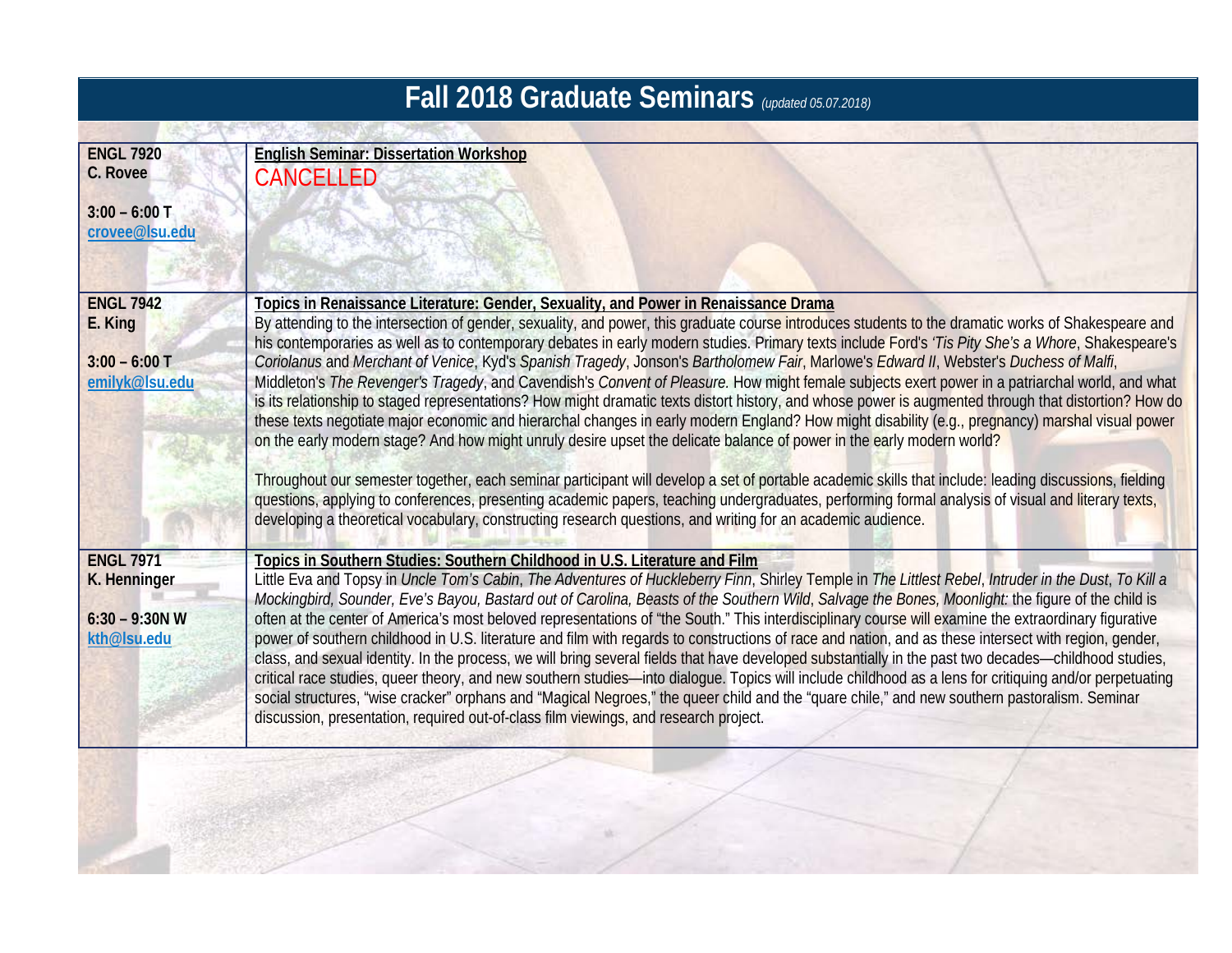## **Fall 2018 Graduate Seminars** *(updated 05.07.2018)*

| <b>ENGL 7974</b><br>L. Coats<br>$12:00 - 3:00$ T<br>lac@lsu.edu          | <b>Topics in American Literature: American Textualities</b><br>This course will focus on early and nineteenth-century American print cultures: the era of the rise of the novel, the burgeoning periodical press, the<br>expansion of the reading public, and the emergence of new technologies for producing words and images on the page. We'll consider how texts were<br>made, circulated, and read, asking questions about the materiality and technologies of print as well as their content. We'll read literary works, mainly<br>novels as well as magazines and print ephemera, alongside criticism in textual studies, book history, and print culture studies. Readings might include<br>works by Susanna Rowson, Harriet Beecher Stowe, Frederick Douglass, Edgar Allan Poe, Harriet Wilson, Benjamin Franklin, Sarah Willis (Fanny<br>Fern), John Ledyard, Helen Hunt Jackson, Sarah Orne Jewett, and Charles Chesnutt, as well as nineteenth-century periodicals (such as Godey's<br>Lady's Book, The Broadway Journal, and Harper's), scrapbooks, and other literary matter. To help us explore these texts and the networks they<br>anchor, students may spend some time in the archives (Hill Library) and with digital methods (no prior experience necessary).   |
|--------------------------------------------------------------------------|-------------------------------------------------------------------------------------------------------------------------------------------------------------------------------------------------------------------------------------------------------------------------------------------------------------------------------------------------------------------------------------------------------------------------------------------------------------------------------------------------------------------------------------------------------------------------------------------------------------------------------------------------------------------------------------------------------------------------------------------------------------------------------------------------------------------------------------------------------------------------------------------------------------------------------------------------------------------------------------------------------------------------------------------------------------------------------------------------------------------------------------------------------------------------------------------------------------------------------------------------------------------------------------|
| <b>ENGL 7981</b><br><b>B.</b> Kahan<br>$3:30 - 6:30$ W<br>bkahan@lsu.edu | Topics in Modern and Contemporary Literature: The Body in Parts<br>In light of theories of the subject that have come to understand the self as fragmentary rather than unified and theories of sexuality that have striven to<br>loosen the body's geographies from the strictures of sexuality, this course will explore the potentialities of a body in parts. Each week we will explore a<br>different body part – big toes, hands, noses, skins, anuses, etc. with the goals of mapping their unique attractions/pleasures and adumbrating non-<br>genital organizations of sexuality. We will attend in particular to Freud's undertheorized concept of sexual aim, asking what aims each of these body<br>parts makes possible. Additionally, we will examine sexual aim in relation to histories of fetishism, foreplay, fantasy, and a range of other topics.<br>Course readings will include: Sigmund Freud, Anne Cheng, Elizabeth Freeman, Georges Bataille, Countée Cullen, Nikolai Gogol, Lucille Bogan,<br>Sherwood Anderson, and many others.                                                                                                                                                                                                                        |
|                                                                          |                                                                                                                                                                                                                                                                                                                                                                                                                                                                                                                                                                                                                                                                                                                                                                                                                                                                                                                                                                                                                                                                                                                                                                                                                                                                                     |
|                                                                          | <b>Of Related Interest</b>                                                                                                                                                                                                                                                                                                                                                                                                                                                                                                                                                                                                                                                                                                                                                                                                                                                                                                                                                                                                                                                                                                                                                                                                                                                          |
| <b>CPLT 7010</b><br>A. Sikes<br>$2:00 - 3:30$ MW                         | "History of Literary Theory and Criticism: From Antiquity to Romanticism"<br>This course explores the history of literary theory from Antiquity to Romanticism. Students will be instructed in methods of research by engaging in<br>specific projects and with scholarship in comparative literature. This semester's course will have the advantage of looking at the contributions made by<br>drama and theatre in the creation of literature and thought during these periods of study.                                                                                                                                                                                                                                                                                                                                                                                                                                                                                                                                                                                                                                                                                                                                                                                         |
| <b>CPLT 7120</b><br>S. Weltman<br>$3:00 - 6:00$ T<br>enwelt@lsu.edu      | "Global Dickens: Adaptation and Appropriation"<br>Filmmakers, playwrights, novelists, and composers worldwide find in the work of the Victorian novelist Charles Dickens an abundance of material to<br>reshape into art of their own. This course examines sources and adaptations/rewritings/appropriations side by side for the reciprocal insights each<br>supplies in understanding the other. Adaptation theory will supply a foundation for our inquiry along with historical and cultural context of Dickens and<br>his adaptors. We will also consider Dickens's own representations of the world beyond the industrial cities of England and the ways those reimagining<br>him have interpreted those representations. Texts will include not only Dickens's novels such as Oliver Twist, Martin Chuzzlewith, Great Expectations,<br>and The Mystery of Edwin Drood but also films, plays, novels, and musicals by directors, playwrights, and authors from South Africa, Mexico, India,<br>Australia, France, the United States, etc. Because of this course's global sweep, the students are likely to find and present on adaptations and<br>appropriations that the professor does not yet know, which will add an extra level of excitement to the class experience. |